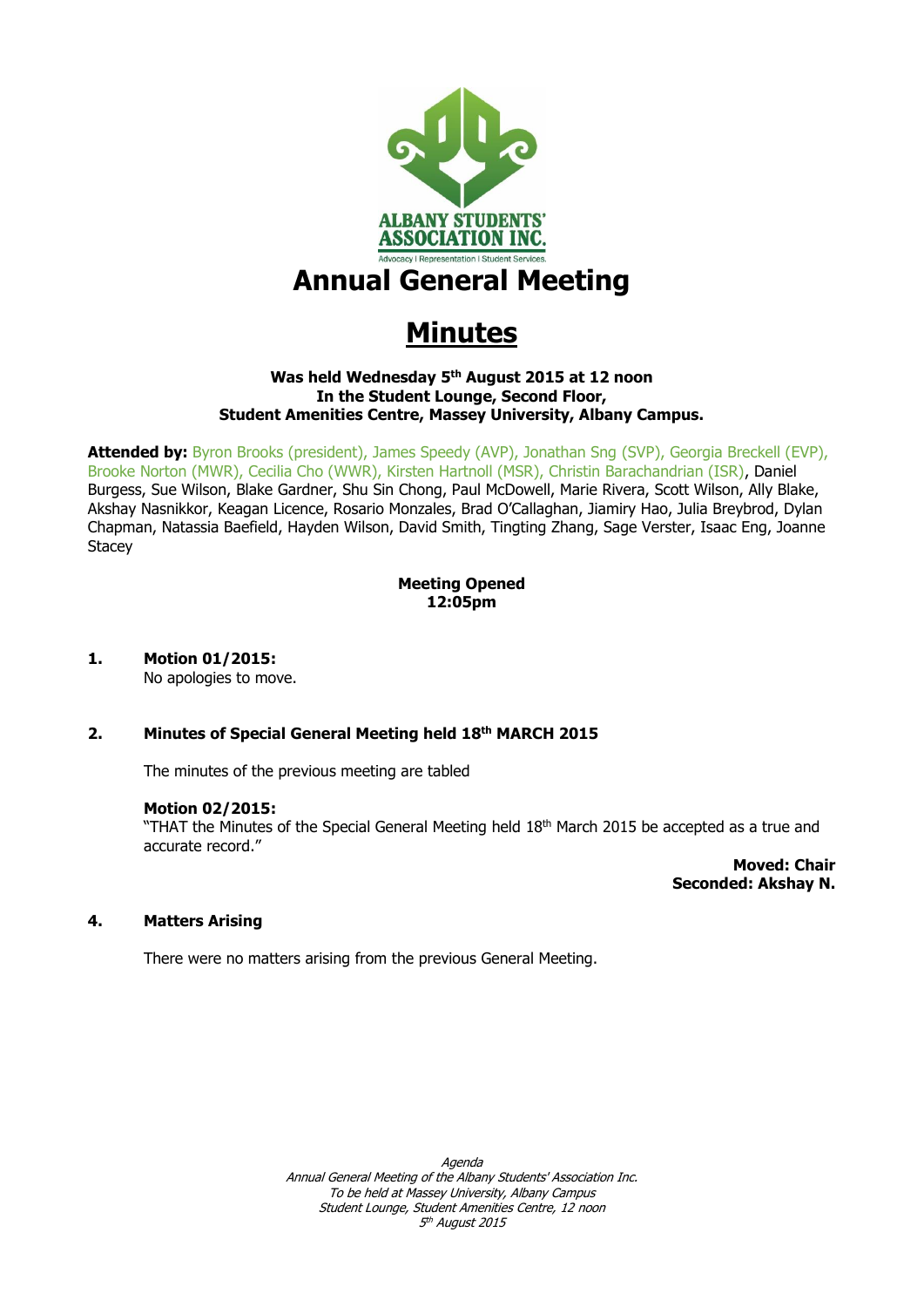#### **5. Financial Business**

# **5.1 Acceptance of the 2014 Financial Statements**

The ASA Annual report for 2014 is tabled.

#### **Motion 03/2015:**

"THAT the financial statements for the Albany Students' Association Inc. for the year ending December 2014 be accepted as a true and accurate record."

> **Moved: Chair**<br>**Cecilia C. Seconded:**

#### **5.2 Ratification of the Auditor for 2015**

#### **Motion 04/2015:**

"THAT William Buck Christmas Gowland Ltd is ratified as the auditors of the Albany Students' Association Inc. 2015 financial statements."

> **Moved: Chair Seconded: Brooke N.**

#### **5.3 Ratification of the draft budget for 2016**

Please note that this is mainly an operating mandate for expenditure that occurs over the period November to March and as such contains many assumptions that have yet to be negotiated /confirmed with the University and which will be incorporated into the final 2016 budget presented to the membership at the Special General Meeting in March 2016.

The draft budget for 2016 is tabled.

#### **Motion 05/2015:**

"THAT the Albany Students' Association Inc. Draft Budget for 2016 be ratified."

**Moved: Chair Seconded: David S.**

#### **6. Legal Matters**

There were no legal matters arising.

#### **7. MOU with Te Waka O Nga Akonga Maori**

#### **Motion 06/2015:**

"THAT the Memorandum of Understanding between Albany Students' Association Inc and Te Waka O Nga Akonga Maori for 2016 be ratified."

> **Moved: Chair Seconded: Kristin H.**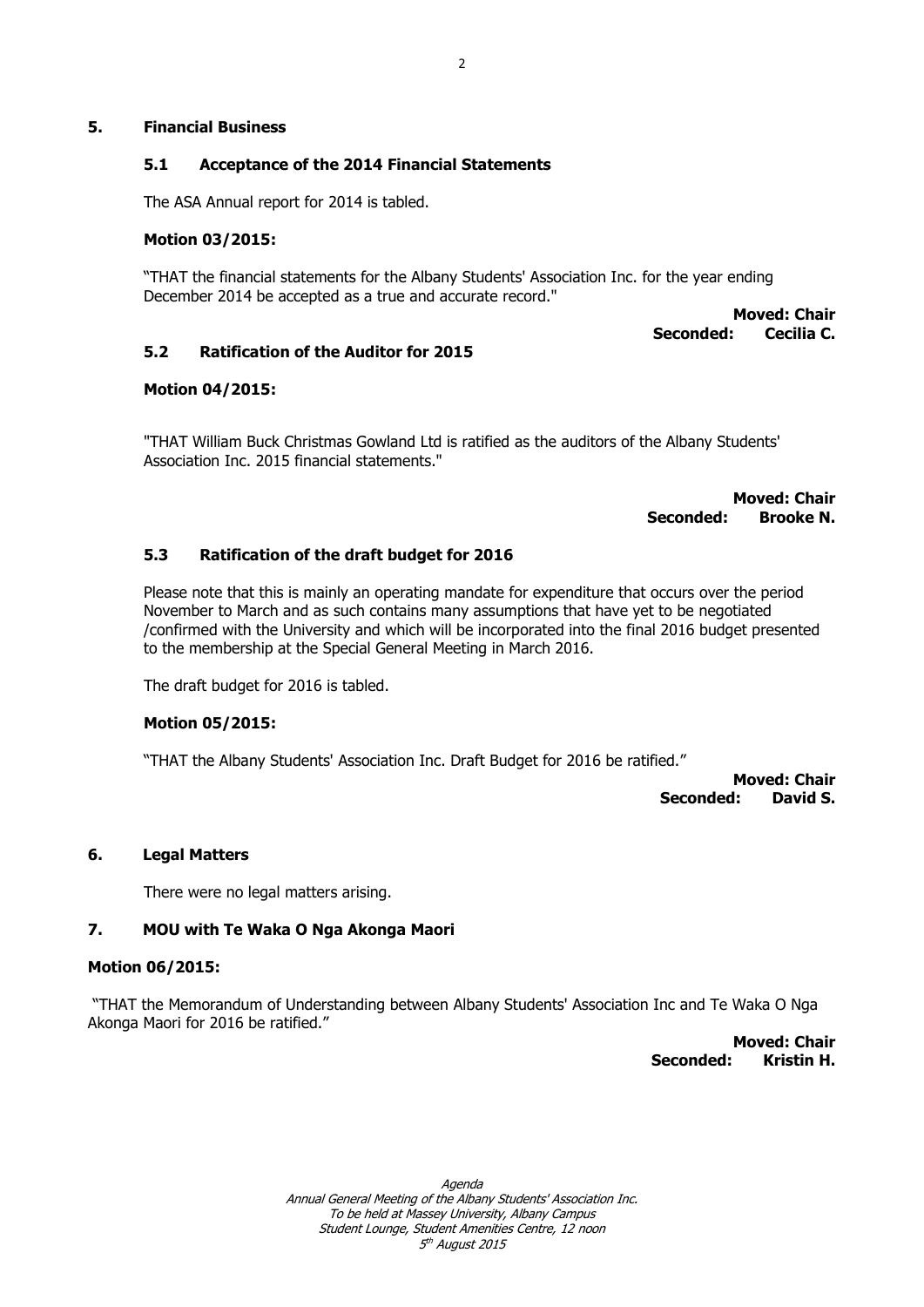## **8. Constitutional Changes**

## **Motion 07/2015**

"THAT all spelling, grammatical, syntax and numbering changes be accepted"

**Moved: Chair Seconded: Sue W.**

## **Motion 08/2015**

"THAT the definition of "International Student" be changed from: "a person who has been admitted to New Zealand on a Student Study permit issued from New Zealand Immigration Services, or a person studying with Permanent Residency status."

To:

"A student who is not a domestic student as the definition outlined in section 52 of the Education Act 1989."

**Moved: Chair Seconded: Ally B.**

## **Motion 09/2015**

"THAT section 7.1 of the Albany Student's Association constitution be amended to include section 7.1 b) iv):

"To play in a team or participate in an activity of an affiliated body."

**Moved: Chair Seconded: Scott W.**

#### **Motion 10/2015**

"THAT section 11.1 a) of the Albany Student's Association constitution be changed from:

"The time, date and locations of all General Meetings shall be fixed by the Executive and at least seven (7) clear days public notice shall be given."

To:

"The time, date and locations of all General Meetings shall be fixed by the Executive and at least five (5) clear days public notice shall be given."

**Moved: Chair Seconded: Sage V.**

#### **Motion 11/2015**

"THAT section 12.1 e) of the Albany Student's Association constitution be changed from:

"The Executive may delegate its powers and duties thereof to any committee it appoints."

To:

"The Executive may delegate its powers and duties thereof to any committee or ASA office staff member it appoints."

> **Moved: Chair Seconded: Sue W.**

**Motion 12/2015**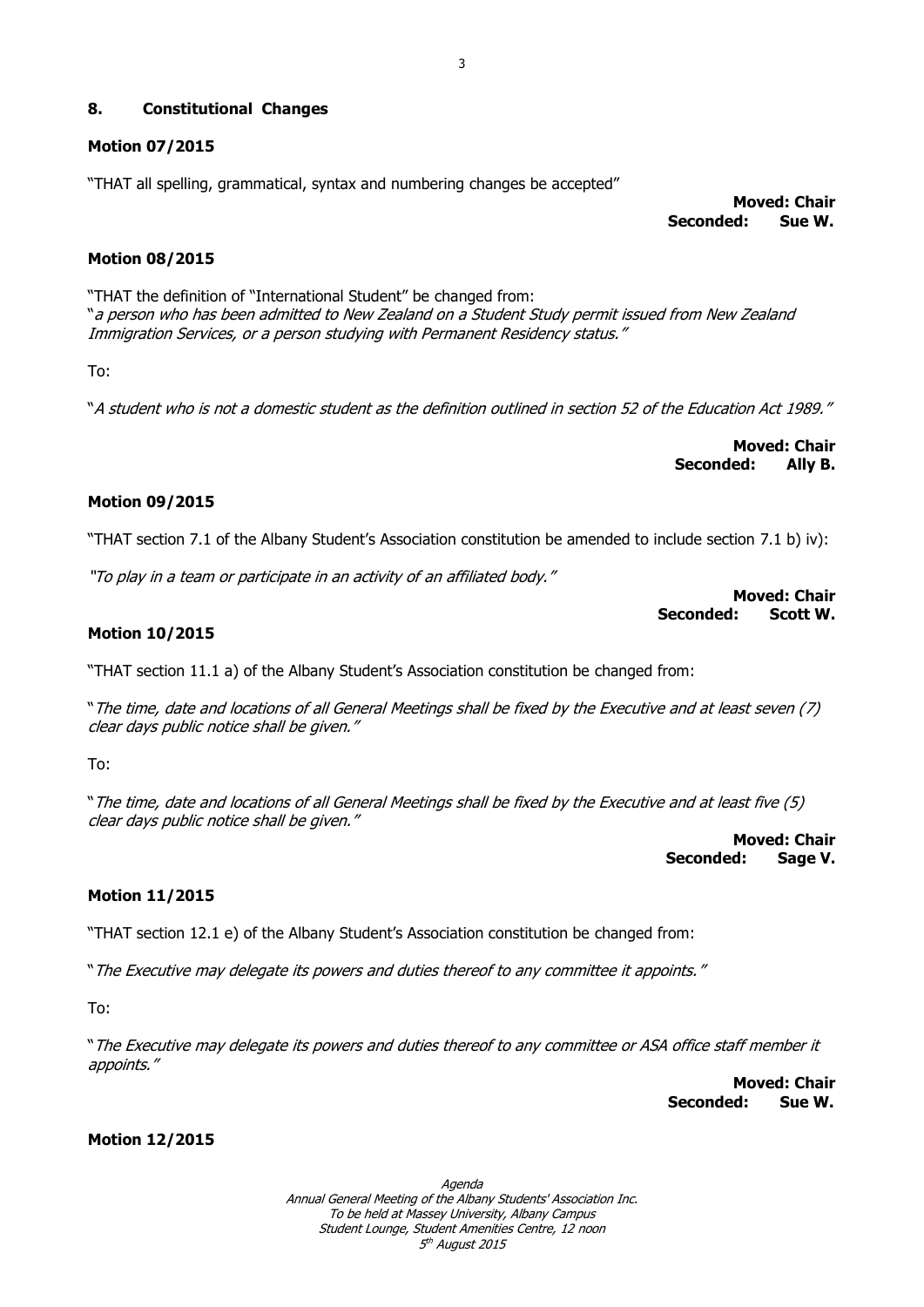"THAT section 12.1 of the Albany Student's Association constitution be amended to include section 12.1 g):

"The Executive shall uphold the responsibility of promoting the ASA and its interests, events and scope to students and the wider community."

**Moved: Chair Seconded:** 

#### **Motion 13/2015**

"THAT section 12.2 a) of the Albany Student's Association constitution be changed from:

- "a) The Albany Students' Executive Committee shall consist of the following elected positions:
	- i) President;
	- ii) Social Vice-President;
	- iii) Education Vice-;
	- iv) Administration Vice-President
	- v) Academic representative (5) from each of the University Colleges (Science, Humanities, Business, Creative Arts, Health)
	- vi) Post-Graduate Students' Representative;
	- vii) International Students' Representative;
	- viii) Recreation and Clubs Representative; and
	- ix) Welfare Representatives (2).
	- x) Mature Students Representative;
	- xi) Each elected representative listed in section 12.2 subsections ii) through x) may at their own discretion elect to co-opt into their position up to but not exceeding one (1) member, as long as it is passed with a majority vote at an executive meeting.
	- xii) The Executive may co-opt up to but not exceeding ten (10) members, into any position excluding those listed in section 12.2 subsections i). Each individual representative shall retain the right to overrule the executive's ability to co-opt should the decision be made in regards to their position. One (1) co-opted position each must be reserved for the Te Waka O Nga Akonga Maori President and a nominated representative for pasifika students unless the positions is refused once offered."

#### To:

- "a) The Albany Students' Executive Committee shall consist of the following elected positions:
	- i) President;
	- ii) Social Vice-President;
	- iii) Administration Vice-President;
	- iv) General Executive (4);

**Moved: Chair Seconded: Ally B.**

#### **Motion 14/2015**

"THAT section 12.3 a) of the Albany Student's Association constitution be removed."

**Moved: Chair Seconded: Sue W.**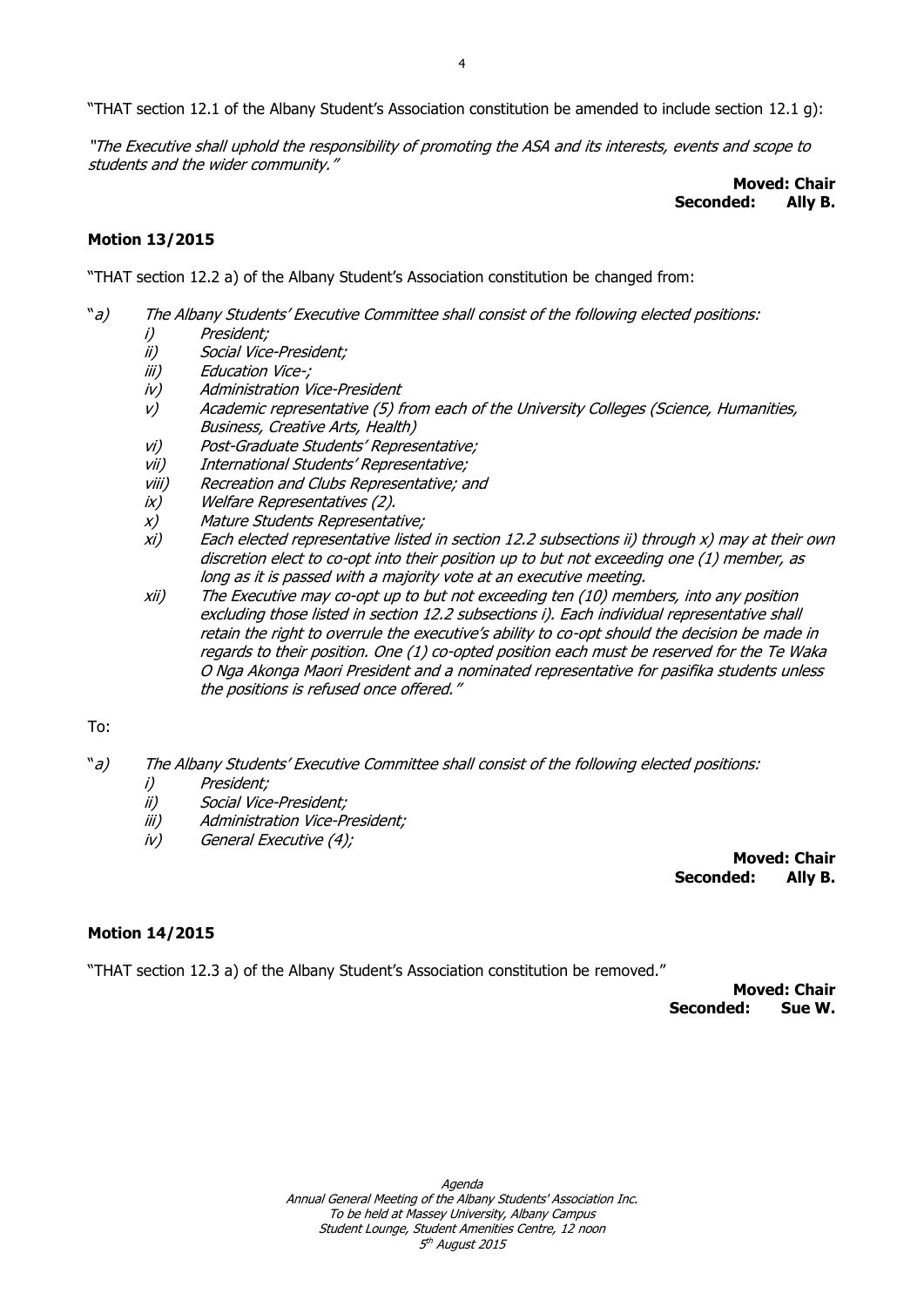### **Motion 15/2015**

"THAT section 12.3 b) of the Albany Student's Association constitution be changed from:

"Members may not stand for or fulfil multiple representative roles on the Albany Students' Executive Committee."

To:

"Members may not hold office for more than one representative role on the Executive Committee. However, a General Executive may be offered a Vice-President position in the event of a vacancy, specified in 12.7(a)." **Moved: Chair Seconded: Ally B.**

# **Motion 16/2015**

"THAT section 12.4 b) i) of the Albany Student's Association constitution be changed from:

"A quorum at any such meeting shall contain no fewer than five (5) such positions."

To:

"A quorum at any such meeting shall contain no fewer than four (4) such positions."

**Moved: Chair Seconded: Keagan L.**

## **Motion 17/2015**

"THAT section 12.5 e) of the Albany Student's Association constitution be changed from:

"At each meeting of the Executive, greater than half the total number of members of the Executive shall constitute a quorum up to a maximum of 10 Executive members. One of these is to be the Association President or a Vice President"

To:

"At each meeting of the Executive, greater than half the total number of members of the Executive shall constitute a quorum. One of these is to be the Association President or a Vice President."

> **Moved: Chair Seconded: Scott W.**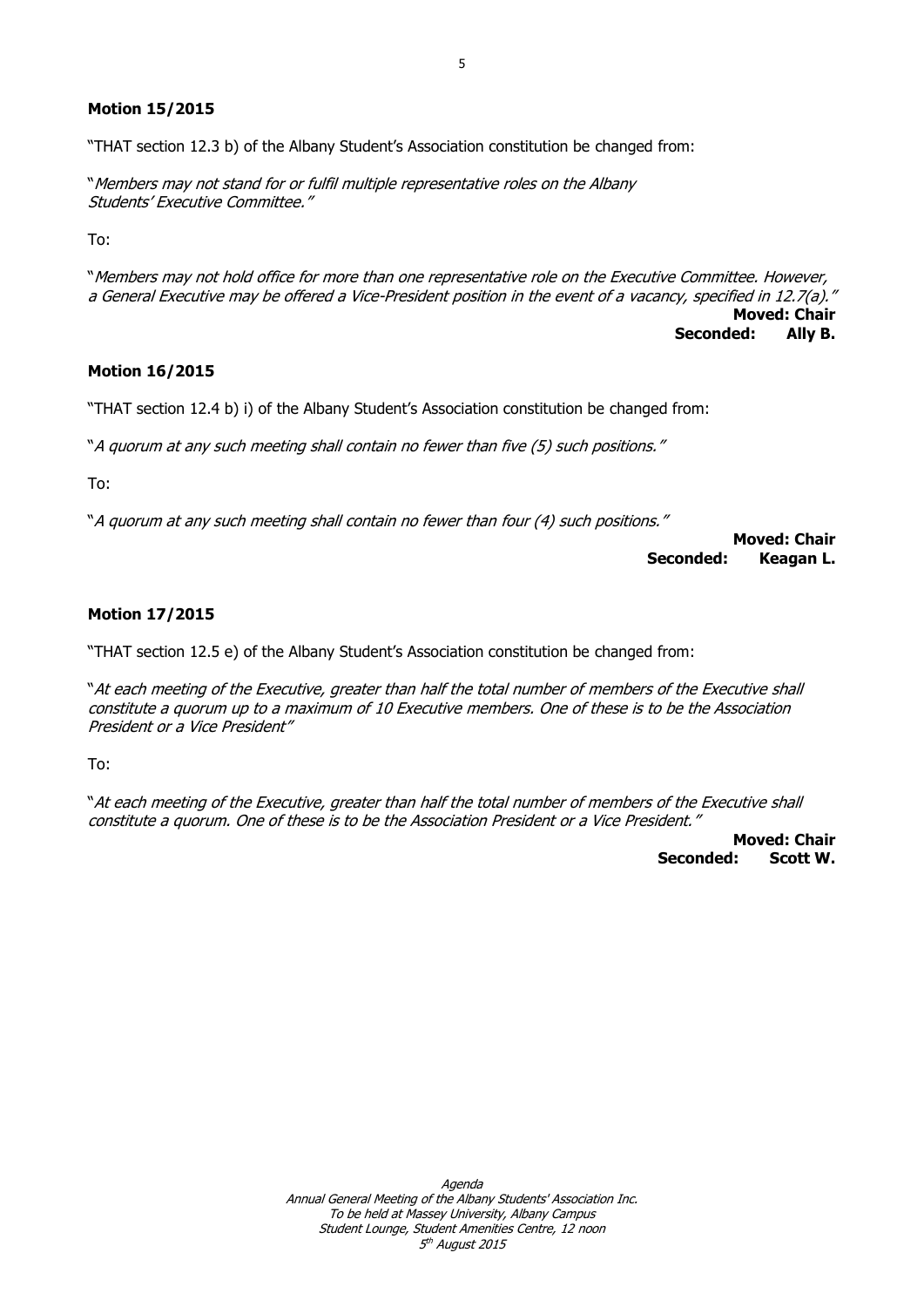## **Motion 18/2015**

"THAT section 12.5 h) of the Albany Student's Association constitution be changed from:

"At any executive meeting, any executive member may be dismissed from the executive, on a majority vote from the executive during the meeting, if malicious intent is seen from the above mentioned executive member against the Albany Students Association Inc or its members at any time."

To:

"The Executive committee reserves the right to dismiss an Executive member from their role via a majority vote in a scheduled meeting following significant observed misconduct, negligence, dishonesty or failure to carry out the required participation of the role of the executive member in question. A meeting where such a dismissal takes place will:

i) Strictly adhere to schedule 3 (Meeting procedure)

- ii) Be carried out according to the best interest of the ASA
- iii) Comprise of the whole Executive, not including the individual in question, whose vote does not count.

**Moved: Chair Seconded: Sue W.**

## **Motion 19/2015**

"THAT section 12.6 b) ii) of the Albany Student's Association constitution be changed from:

"Is absent from Executive meetings without apology or explanation for more than four (4) weeks during a semester."

To:

"Is absent from at least two (2) consecutive Executive meetings without apology or explanation;"

**Moved: Chair Seconded: Hayden W.**

## **Motion 20/2015**

"THAT section 12.6 of the Albany Student's Association constitution be amended to include section 12.6 d):

"Displays conduct observed as malicious or dishonest, and has been dismissed as per 12.5 (h)."

**Moved: Chair Seconded: Keagan L.**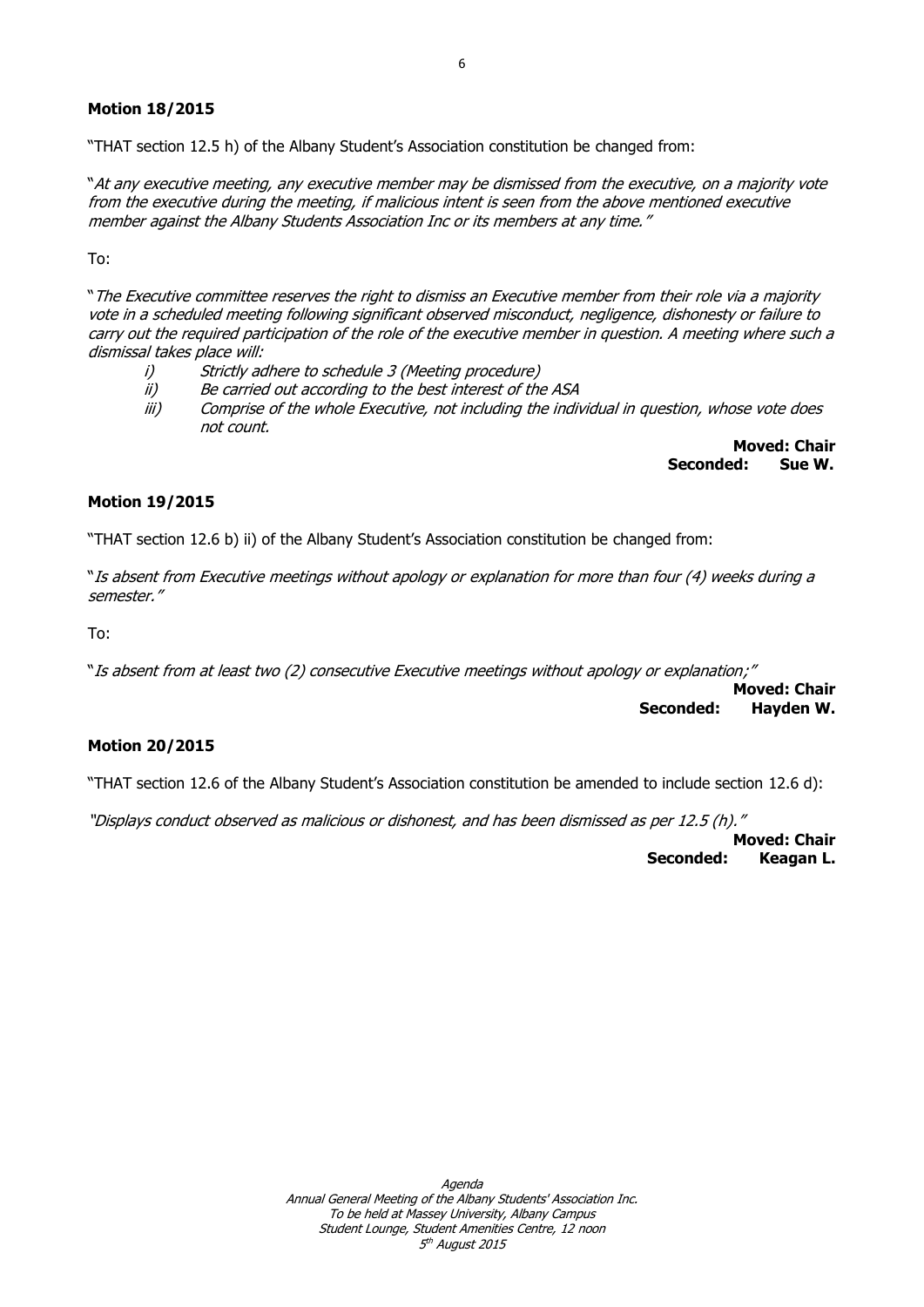## **Motion 21/2015**

"THAT section 12.7 of the Albany Student's Association constitution be changed from:

"When a vacancy arises on the Executive:

a) Before half the term of office has expired, a special by-election shall be held within fifteen (15) clear days of the vacancy for that position.

b) In the period between the conclusion of one (1) academic year and the commencement of the next, the special election shall be held within fifteen (15) clear days of the beginning of the first semester of the following year."

To:

"When a vacancy arises on the Executive:

- a) If the vacancy has arisen within the first half of the term of office, the position first must be offered to the candidate from the previous election with the most votes for their respective position, and to every candidate thereafter should the candidate not accept.
- b) Should the vacancy not be filled under the provision of 12.7 (a), or if the vacancy arises more than halfway through the term of office, a special by-election shall be held within fifteen (15) clear days of the vacancy for that position. If the vacancy has arisen in the period between the conclusion of one (1) academic year and the commencement of the next, the special election shall be held within fifteen (15) clear days of the beginning of the first semester of the following year."

And THAT section 12.8 of the Albany Student's Association constitution be removed And THAT section 12.9 of the Albany Student's Association constitution be removed And THAT section 12.10 of the Albany Student's Association constitution be removed"

> **Moved: Chair Seconded: Sage V.**

#### **Motion 22/2015**

"THAT section 12.12 of the Albany Student's Association constitution be changed from:

"Payment of the following terms' Executive positions shall be set at a General Meeting or at a later Executive Meeting as laid out in Schedule 1 (Executive);"

To:

"Payment of the following terms' Executive positions shall be set at a General Meeting."

**Moved: Chair Seconded: Akshay N.**

#### **Motion 23/2015**

"THAT section 14.1 of the Albany Student's Association constitution be changed from:

"Any Society or Club in the University having no fewer than fifteen (15) students may, subject to the approval of the Executive, become affiliated to the Association."

To:

"Any Society or Club in the University having no fewer than seven (7) students may, subject to the approval of the Executive, become affiliated to the Association.

 **Moved: Chair Seconded: Natasha B.**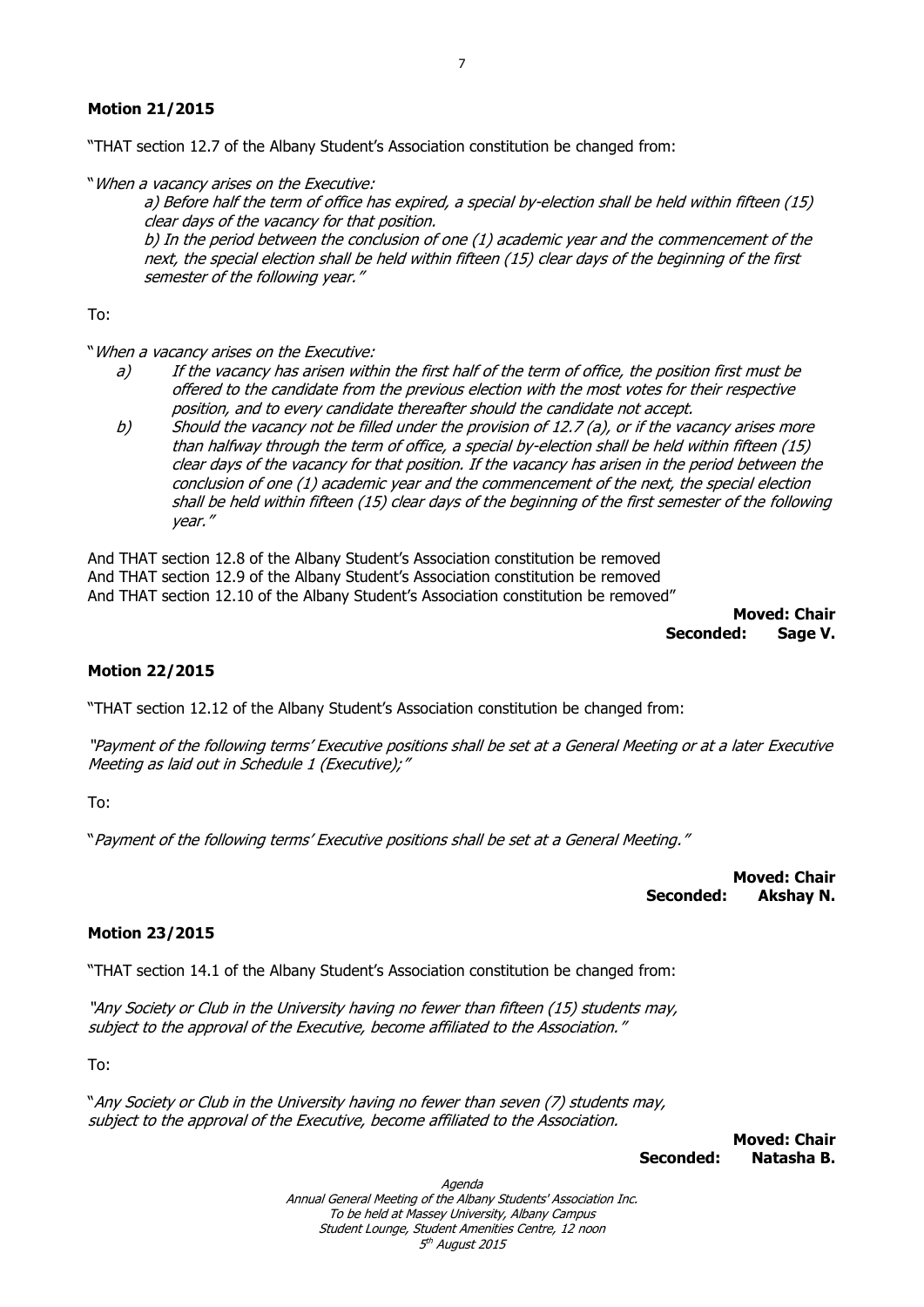## **Motion 24/2015**

"THAT section 14.3 of the Albany Student's Association constitution be changed from:

"The Constitution for any Society or Club shall, as far as practicable, follow the provisions of the Association's policy "Model Constitution for Affiliated Bodies."

To:

"The Constitution for any Society or Club shall, as far as practicable, follow the provisions of the Association's policy "Massey University Clubs Constitution."

**Moved: Chair Seconded: Sue W.**

#### **Motion 25/2015**

"THAT section 14.4 of the Albany Student's Association constitution be changed from:

"Any Society or Club whose annual membership drops below seven (7) students or whose actions are considered to bring either the Association or University into disrepute shall be automatically disaffiliated from the Association at the discretion of the Executive."

To:

Any Society or Club whose annual membership drops below fifteen (15) students or whose actions are considered to bring either the Association or University into disrepute shall be automatically disaffiliated from the Association at the discretion of the Executive."

> **Moved: Chair Seconded: Keagan L.**

#### **Motion 26/2015**

"THAT section 14.5 of the Albany Student's Association constitution be changed from:

"Only Societies or Clubs currently affiliated to the Association may be eligible for club grants, subject to the approval of the Albany Club Grants Sub-Committee."

To:

"Only Societies or Clubs currently affiliated to the Association having at least ten (10) members may be eligible for club grants, subject to the approval of the Massey University Clubs, Societies and Cultural Groups Committee."

> **Moved: Chair Seconded: Akshay N.**

#### **Motion 27/2015**

"THAT section 14.7 of the Albany Student's Association constitution be changed from:

"Club financial signing authorities shall be students or staff of the University."

To:

"Club financial signing authorities shall be students, staff of the University or office staff of the ASA."

**Moved: Chair Seconded: Hayden W.**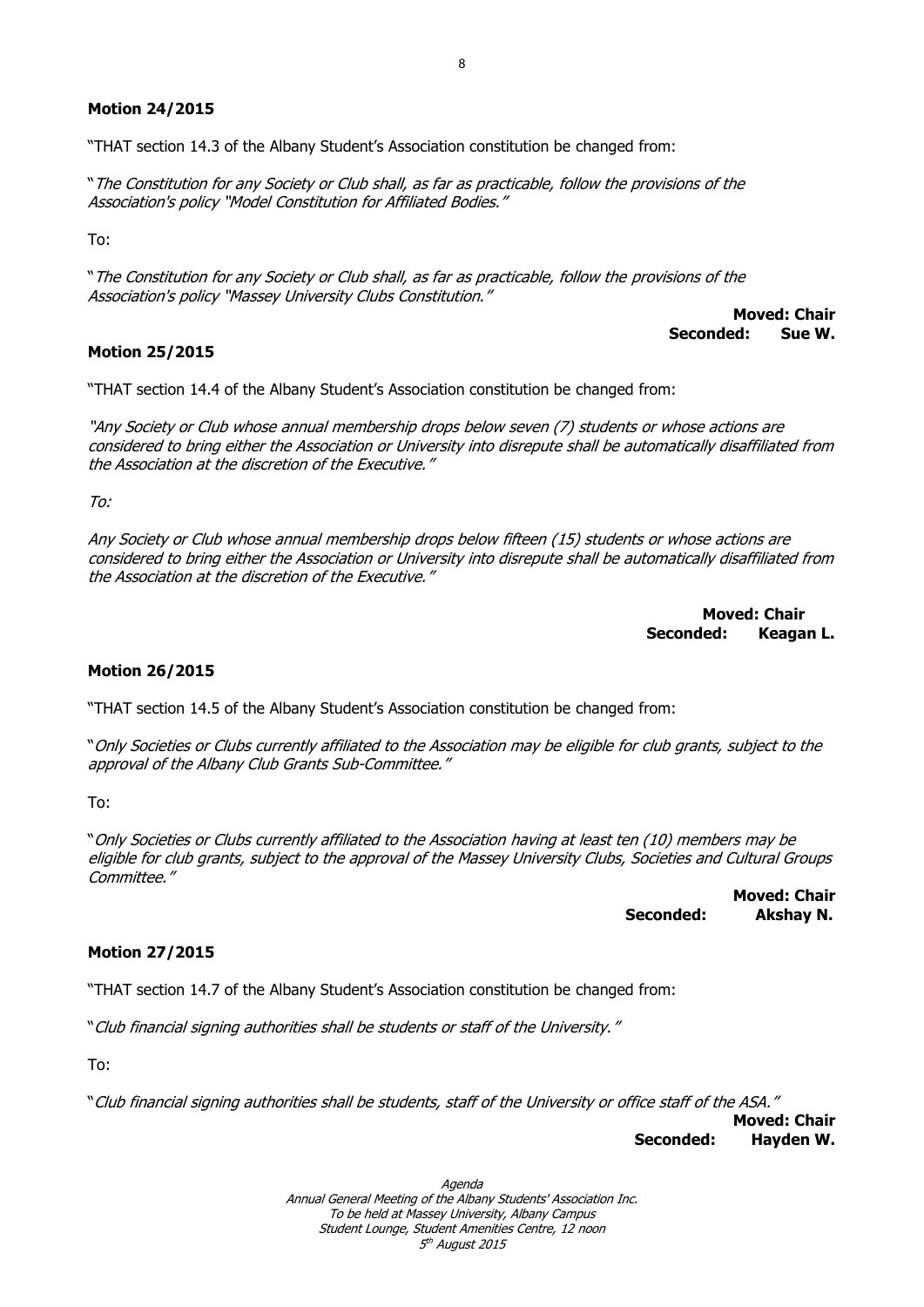#### **Motion 28/2015**

"THAT section 2.14 a) vi) of Schedule 1 of the Albany Student's Association constitution be changed from:

"Be responsible through the General Manager for employment matters."

To:

"Be responsible through the Office Manager for employment matters"

#### **Motion 29/2015**

"THAT section 2.14 a) of Schedule 1 of the Albany Student's Association constitution be changed to reflect the new executive structure.

**Moved: Chair Seconded: Sue W.**

 **Seconded: Scott W.**

**Moved: Chair**

#### **Motion 30/2015**

"THAT section 2.14 b) of Schedule 1 of the Albany Student's Association constitution be changed to reflect the new executive structure.

**Moved: Chair Seconded: Scott W.**

#### **Motion 31/2015**

"THAT section 2.14 c) of Schedule 1 of the Albany Student's Association constitution be changed to reflect the new executive structure.

**Moved: Chair Seconded: Keagan L.**

#### **Motion 32/2015**

"THAT section 1.1 of Schedule 2 of the Albany Student's Association constitution be changed from:

"Annual election of the Executive of the Association and all polls are to be secret ballot in which any member of the Association can vote."

To:

"Any member of the Albany Students' Association may vote for the Executive of the Association"

**Moved: Chair Seconded: Cecilia C.**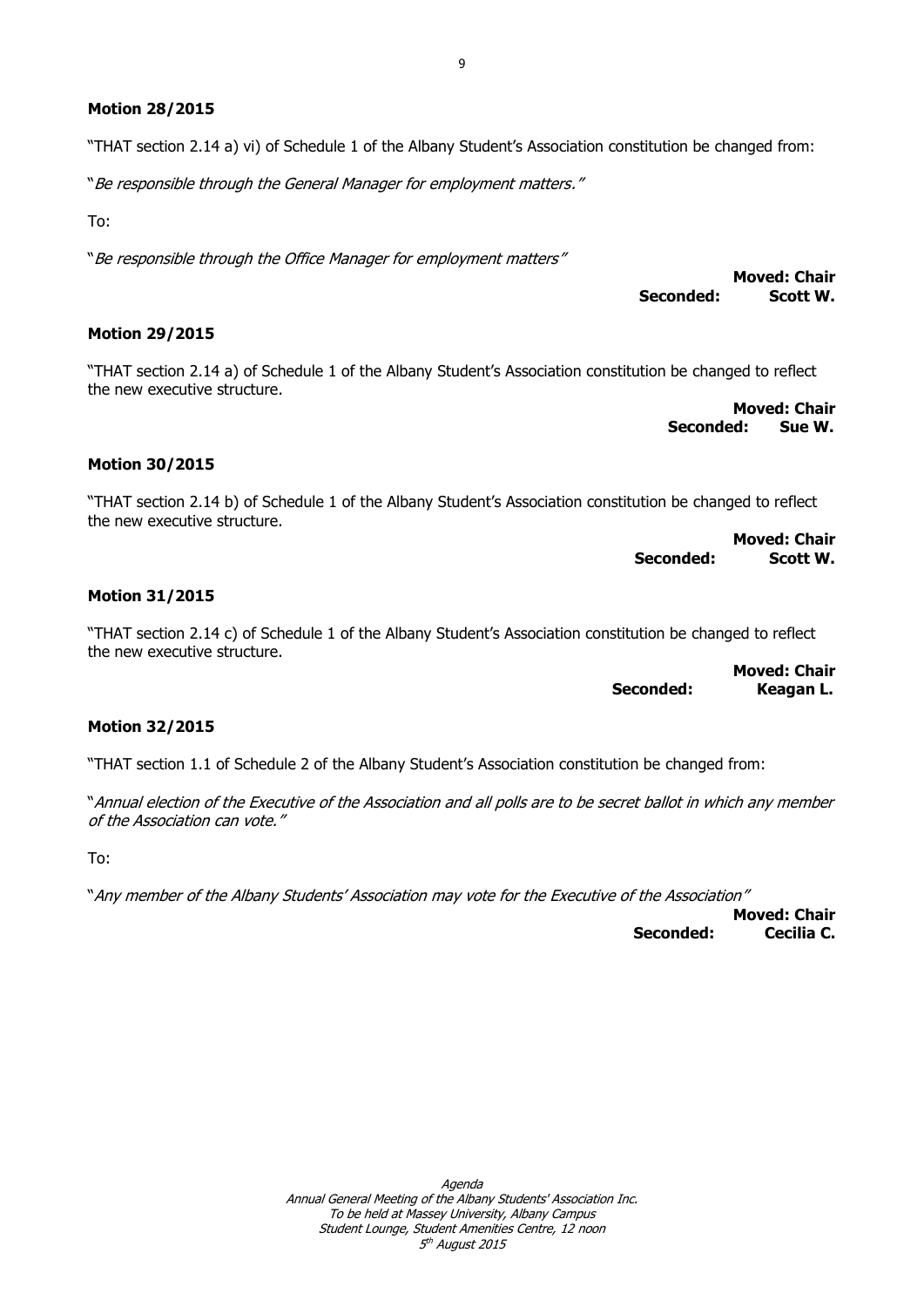## **Motion 33/2015**

"THAT section 2.1 of Schedule 2 of the Albany Student's Association constitution be changed from:

"The Office Manager shall appoint a Returning Officer."

To:

"The Office Manager shall appoint a Returning Officer, who must be a senior member of the Massey University administration to act in the capacity of Returning Officer for the ASA."

**Moved: Chair Seconded: Scott W.**

## **Motion 34/2015**

"THAT section 2.4 of Schedule 2 of the Albany Student's Association constitution be changed from:

"Shall advise candidates that no form of personal electioneering shall take place on the days of polling and that personal campaign spending is limited to an amount decided by the Executive. Responsibility for removing personal publicity lies with the candidate. Failure to comply with any of the terms of conduct as defined in the Election Schedule may, at the sole discretion of the Returning, result in disqualification of the nomination, candidate or campaign."

To:

"Shall advise candidates that no form of personal electioneering shall take place on the days of polling and that personal campaign spending is limited to an amount decided by the Executive. Responsibility for removing personal publicity lies with the candidate. Failure to comply with any of the terms of conduct as defined in the Election Schedule may, at the joint discretion of the Returning Officer and Office Manager, result in disqualification of the nomination, candidate or campaign."

> **Moved: Chair Seconded: Keagan L.**

# **Motion 35/2015**

"THAT section 3.1 of Schedule 2 of the Albany Student's Association constitution be changed from:

"Any member of the Association, either FULL or FREE."

To:

"Any member of the Association"

**Moved: Chair Seconded: Hayden W.**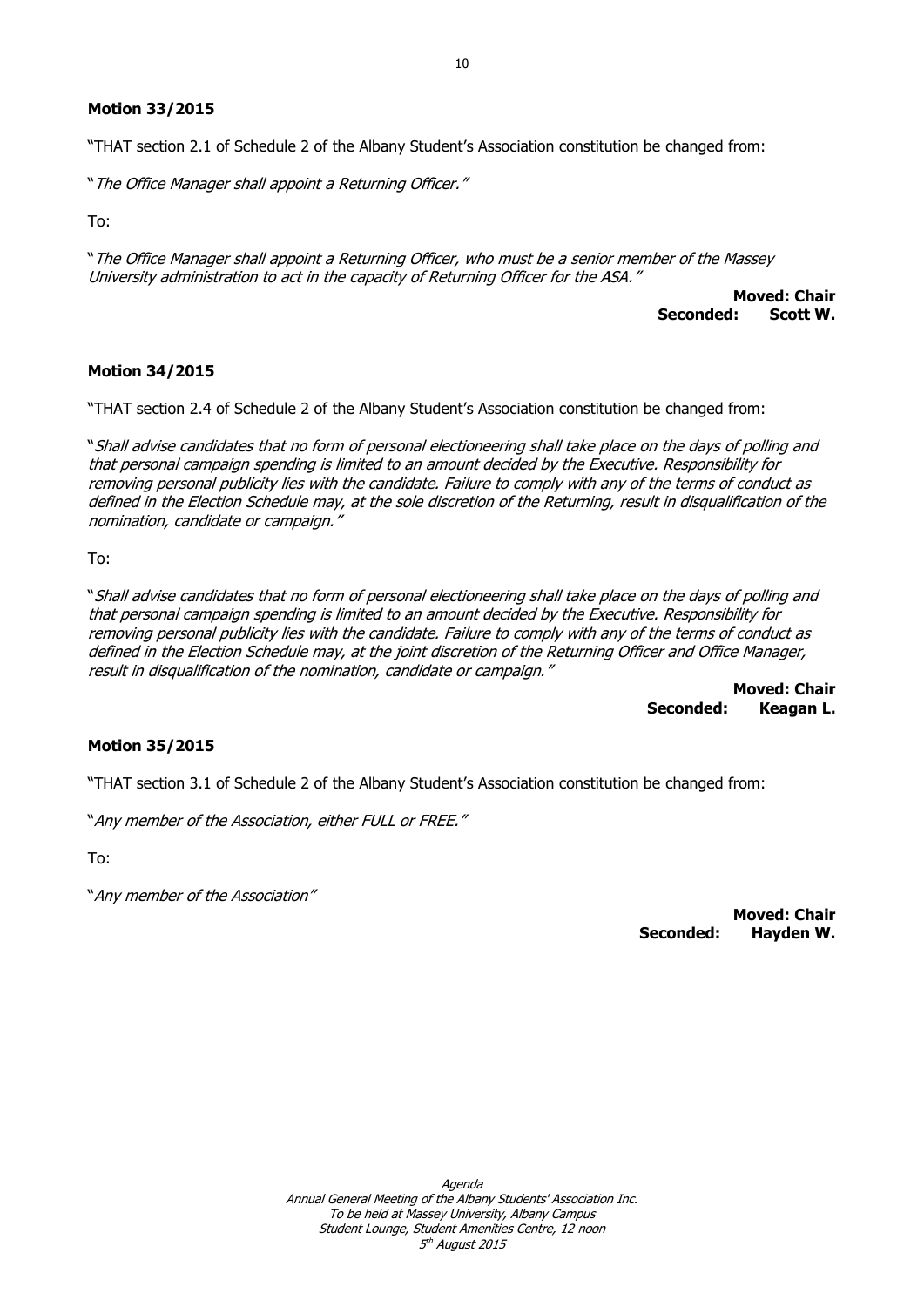#### **Motion 36/2015**

"THAT section 3.2 of Schedule 2 of the Albany Student's Association constitution be changed from:

"Any eligible student who wishes to vote, but is not a member of the Association, may sign up as either a FULL or FREE member at the time of voting."

To:

"Any Massey Albany student who wishes to vote, but is not a member of the Association, may sign up as a member at the time of voting to gain voting eligibility."

> **Moved: Chair Seconded: Natasha N.**

#### **Motion 37/2015**

"THAT section 4.3 of Schedule 2 of the Albany Student's Association constitution be changed from:

"Any campaign for the option of "No Confidence" must be registered with the Returning Officer by an individual identifiable as coordinating the campaign, and who shall be subject to the same rules, regulations and actions as any other candidate."

To:

"Members may also launch a "No Confidence" campaign to gain votes against another candidate. "No Confidence" campaigns shall be subject to the same rules, regulations and actions as any other candidate, and must be registered with the Returning Officer."

> **Moved: Chair Seconded: Sage V.**

#### **Motion 38/2015**

"THAT section 4.5 of Schedule 2 of the Albany Student's Association constitution be changed from:

"Voting for the Executive shall take place on five (5) consecutive days between the period Friday 4 p.m. and the following Wednesday 4 p.m. Voting will occur as a mixture of paper and electronic ballot."

To:

"Voting for the Executive shall take place on five (5) consecutive days between the period Friday 4 p.m. and the following Wednesday 4 p.m. Voting will usually be electronically only."

> **Moved: Chair Seconded: Hayden W.**

#### **Motion 39/2015**

"THAT section 4.6 of Schedule 2 of the Albany Student's Association constitution be removed."

**Moved: Chair Seconded: Sue W.**

#### **Motion 40/2015**

"THAT section 5.1 a) of Schedule 2 of the Albany Student's Association constitution be removed."

**Moved: Chair Seconded: Brooke N.**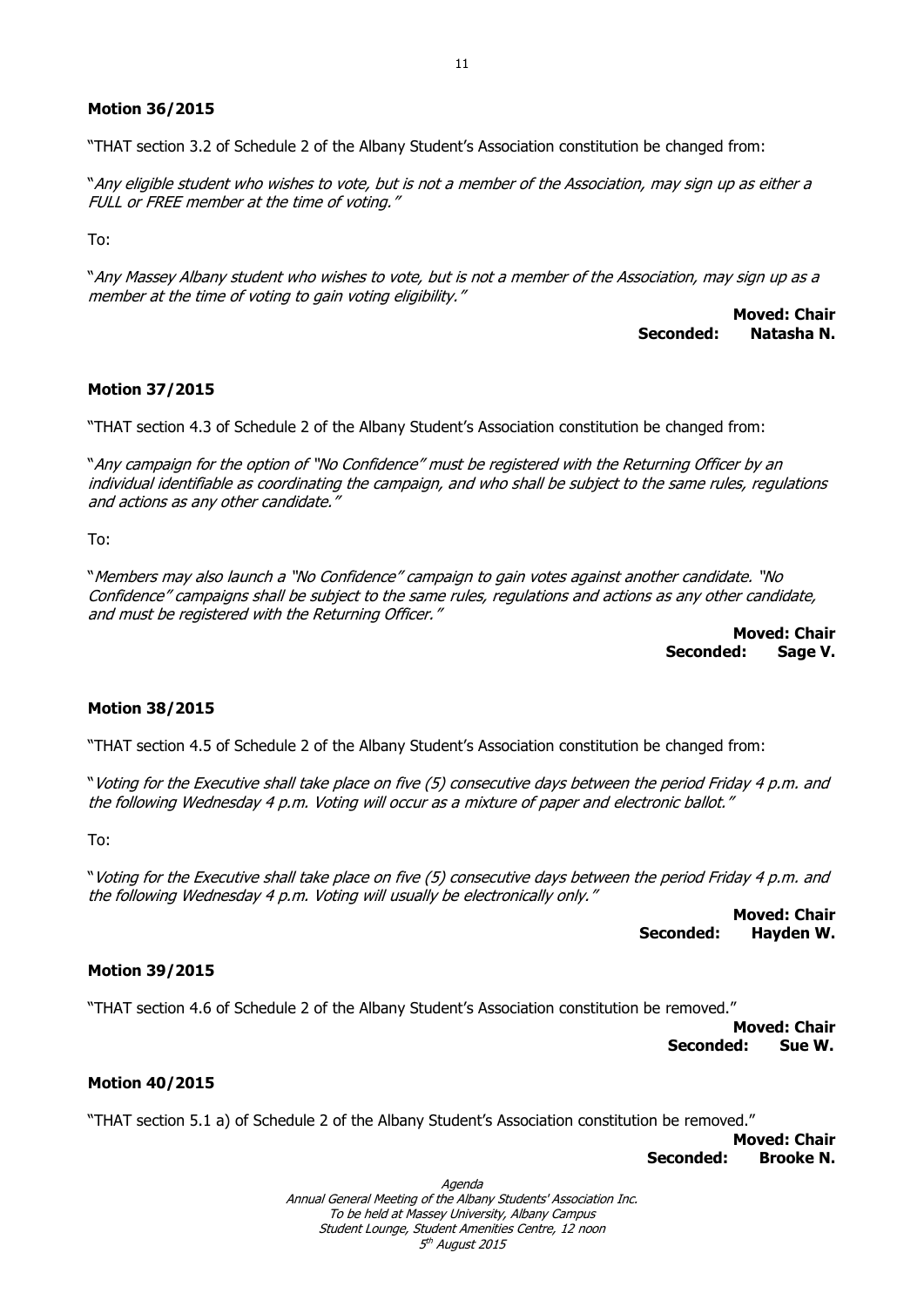### **Motion 41/2015**

"THAT section 7.1 of Schedule 2 of the Albany Student's Association constitution be changed from:

"All candidates are responsible for removal of their personal campaign publicity material before 5.00 p.m. on the last day of campaigning and for notifying the Returning Officer in writing that to the best of their knowledge this has occurred."

To:

"All candidates are responsible for removal of their personal campaign publicity material before 5.00 p.m. on the last day of campaigning and for notifying the Returning Officer in writing that to the best of their knowledge this has occurred. Candidates must sign a provided form to the Office Manager that confirms this."

> **Moved: Chair Seconded: Sue W.**

## **Motion 42/2015**

"THAT section 8.1 of Schedule 2 of the Albany Student's Association constitution be changed from:

"When polling closes the Returning Officer and deputies shall count the votes, discounting all invalid votes. The Returning Officer shall decide whether a vote is invalid."

To:

"When polling closes, the votes will be validated against the roll of enrolled Albany internal students at Massey University. The Returning Officer shall decide whether a vote is valid."

> **Moved: Chair Seconded: Hayden W.**

#### **Motion 43/2015**

"THAT section 8.3 of Schedule 2 of the Albany Student's Association constitution be changed from:

"Immediately after the votes have been counted the Returning Officer shall notify all candidates and send a written declaration of the results to a selected Vice-President of the Association who shall post this on the Association's Notice Board."

To:

"Immediately after the votes have been counted the Office Manager shall notify all candidates, and will send a joint written declaration signed by the Office Manager and Returning Officer of the results to a selected Vice-President of the Association who shall authorise the results to be posted on the Association's website.

**Moved: Chair Seconded: Scott W.**